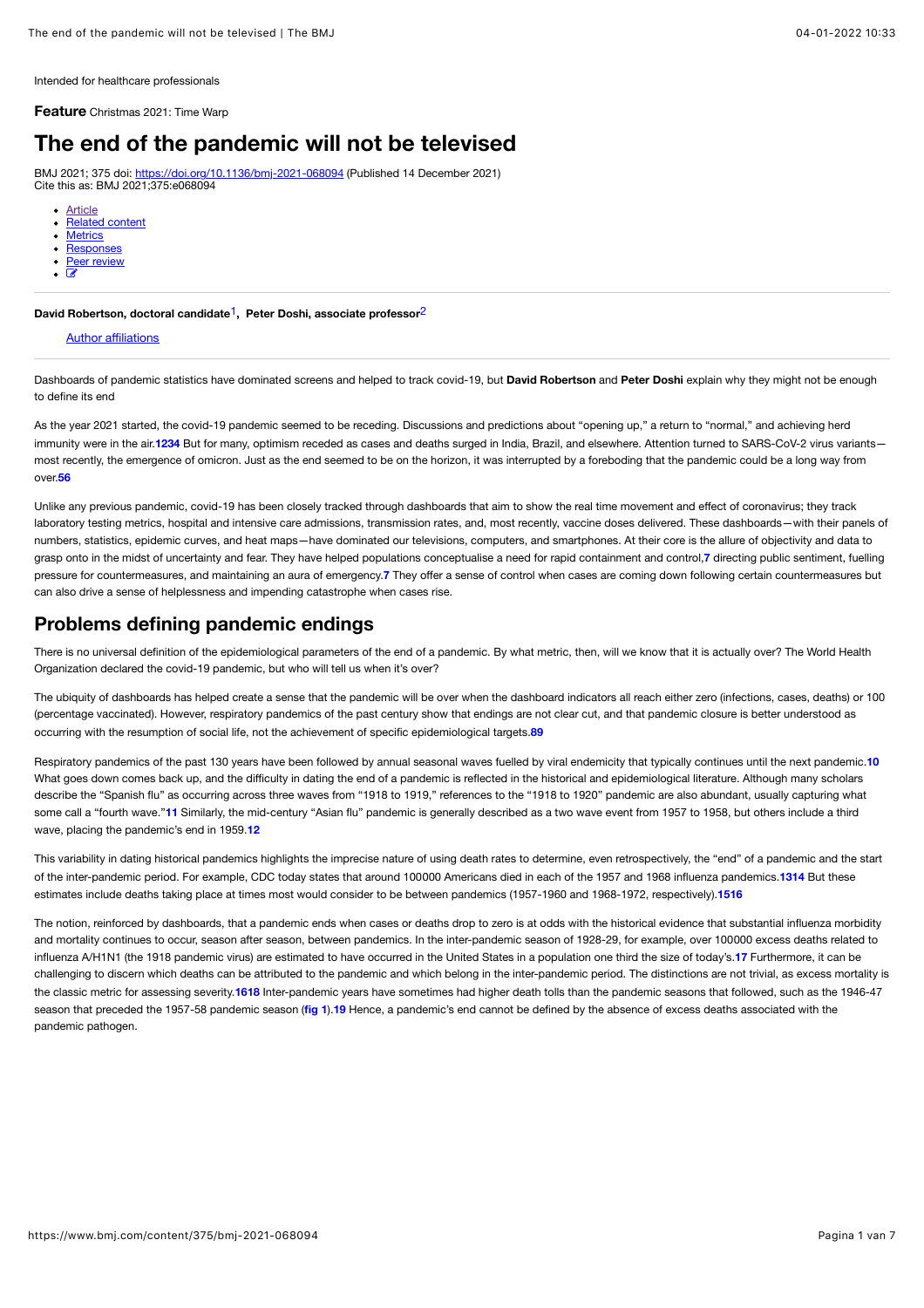<span id="page-1-0"></span>

### **Fig 1**

Monthly all cause death rate in the US, with arrows and bold dates indicating the beginning of pandemics, Jan 1900 to Sept 2021. The red line indicates a 12 month moving average. Note that from 1905 to 1909, the US Bureau of the Census provided only annual data (not monthly)

- [Download figure](https://www.bmj.com/content/bmj/375/bmj-2021-068094/F1.large.jpg?download=true)
- [Open in new tab](https://www.bmj.com/content/bmj/375/bmj-2021-068094/F1.large.jpg)
- <span id="page-1-3"></span>[Download powerpoint](https://www.bmj.com/highwire/powerpoint/1060641)

## **Interruption and resumption of social life**

Another way we might declare the end of a pandemic is by considering the imposition and lifting of public health measures or restrictions. Measures used in previous pandemics have been more fleeting and less intrusive than those that have been used in covid-19. Even for the catastrophic Spanish flu-which killed three times more people per population in the US than covid-19, with an average age of death of 28 years**[20](#page-3-9)**—lives returned to normal in a short time, perhaps only because there was no other option. In an era before the internet, food delivery apps, and video meetings, widespread and prolonged social distancing was simply not possible, a situation that remains the case today for many workers deemed "essential." Indeed, a brief look at past pandemics in the US shows there is no fixed or deterministic relation between the pathogenicity of a virus and the intensity and longevity of public health interventions.

By comparison with previous pandemics, the covid-19 pandemic has produced unprecedented disruption to social life. People have long experienced the tragedy of sickness and unexpected death in pandemic and non-pandemic years, but the covid-19 pandemic is historically unique in the extent to which the interruption and resumption of social life has been so closely tied to epidemiological metrics (**[box 1](#page-1-1)**).

#### <span id="page-1-2"></span><span id="page-1-1"></span>Box 1 **Contrasting historical approaches to pandemic respiratory viruses** *1918 "Spanish flu"*

In 1918, the pandemic's first wave was mild and "attracted relatively little attention."**[11](#page-3-0)** In response to the second wave, which "scorched its way around the globe," some cities in the US implemented non-pharmaceutical interventions such as school closures and restrictions on public gatherings. Most countermeasures were relaxed within two to eight weeks, and the disruption of social life was relatively short lived.**[21](#page-3-10)**

<span id="page-1-5"></span><span id="page-1-4"></span>John Barry, a leading historian studying the 1918 pandemic, explained: "the whole thing was very swift." Unlike covid-19, he said, "the stress was not continuous," noting that many places experienced "several months of relative normalcy" between waves.**[22](#page-3-11)** New York and Chicago, the country's two largest cities, never officially closed their schools despite Chicago schools reaching an absenteeism rate of nearly 50%. Where schools closed, they stayed shut for a median of four weeks (range 1-10 weeks).**[23](#page-3-12)**

#### <span id="page-1-7"></span><span id="page-1-6"></span>*1957 "Asian flu"*

<span id="page-1-9"></span><span id="page-1-8"></span>The 1957 "Asian flu" pandemic reached American shores around mid-year. Over the course of the next nine months, which included two waves in late 1957 and early 1958, an estimated "80 million Americans were bedridden with respiratory disease."**[24](#page-3-13)** In the first wave about 60% of schoolchildren were sick, and rates of absenteeism reached 20-30%.**[25](#page-3-14)** Yet even when it was estimated that 40% of pupils in some New York schools were absent with influenza, the city's superintendent of schools advised that there was "no cause for alarm and, on the advice of the Health Department, we have curtailed no activities."**[26](#page-3-15)** By late October, college football matches around the country were being cancelled because many players were ill. Team managers scrambled, lining up last minute replacements, and ultimately no major contests were cancelled.**[27](#page-3-16)**

<span id="page-1-11"></span><span id="page-1-10"></span>As during the Spanish flu, the health effect of the new H2N2 virus did not end when the 1957 pandemic was "over." In 1960, *Newsweek* reported that "without the fanfare of two years ago [the] Asian-flu virus was quietly picking off almost everyone it missed the first time around."**[28](#page-3-17)** Early that year it was estimated that 20% of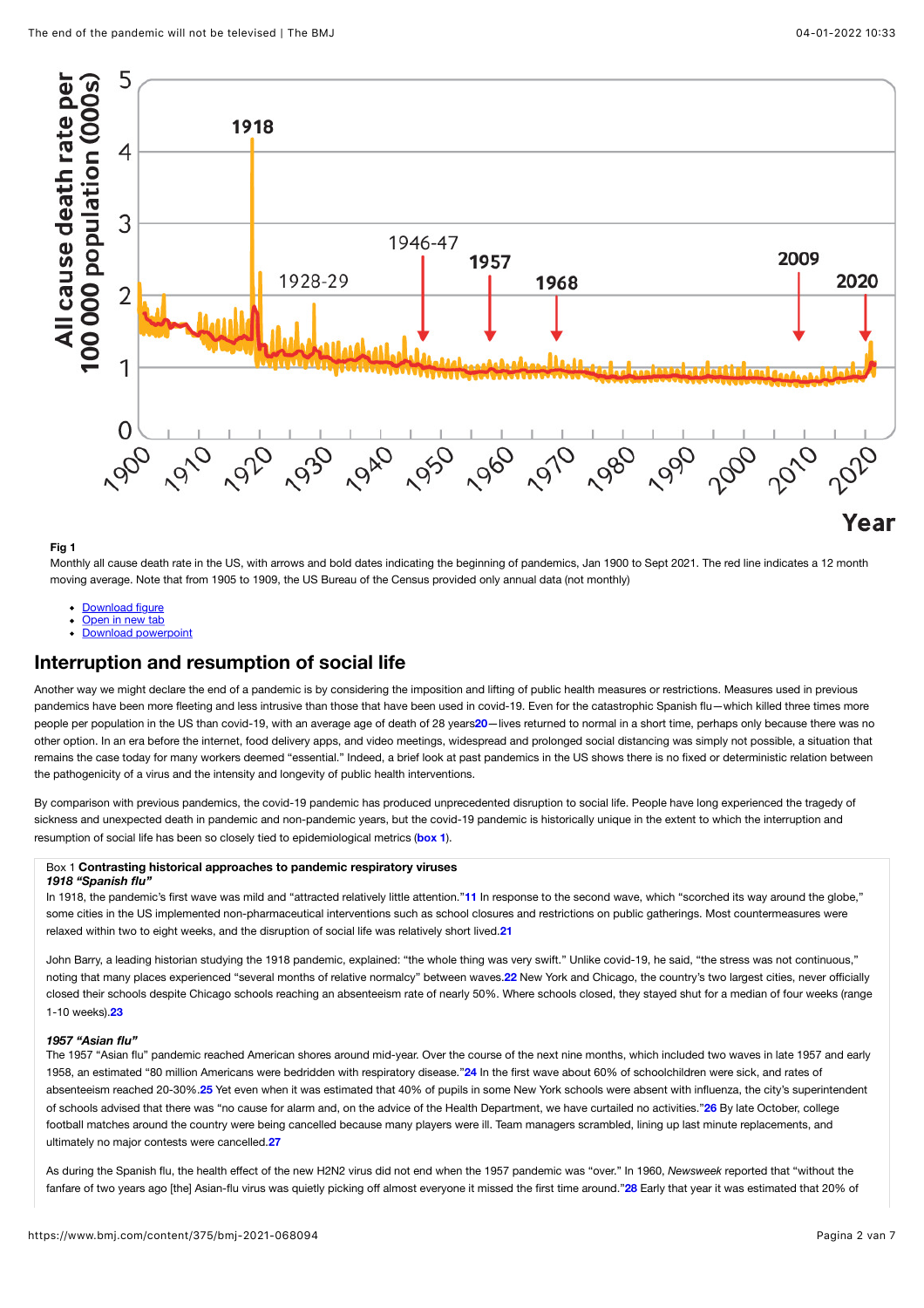schoolchildren in Los Angeles— around 120000 children—and over 15% of industrial workers were absent with influenza.**[28](#page-3-17)** Despite their size, these epidemiological impacts did not usher in a sense that society had slipped back into a pandemic.

### *1968 "Hong Kong flu"*

<span id="page-2-10"></span>A decade later another pandemic virus arrived that officials later estimated killed one million globally. But its impact on public health interventions and social life was minimal. Historian John Barry writes that for the US, "the episode was not significantly deadlier than a typical bad flu season," noting that "few people who lived through it even knew it occurred."**[29](#page-3-18)** Historian Mark Honigsbaum points out that "while at the height of the outbreak in December, 1968, the *New York Times* described the pandemic as "one of the worst in the nation's history," there were few school closures and businesses, for the most part, continued to operate as normal."**[30](#page-3-19)**

### <span id="page-2-12"></span><span id="page-2-11"></span>[RETURN TO TEXT](#page-1-2)

## **Dashboards—fighting or fuelling the pandemic?**

While visual depictions of epidemics have existed for centuries,**[31](#page-3-20)** covid-19 is the first one in which real time dashboards have saturated and structured the public's experience.

Some historians have observed that pandemics do not conclude when disease transmission ends "but rather when, in the attention of the general public and in the judgment of certain media and political elites who shape that attention, the disease ceases to be newsworthy."**[8](#page-2-7)** Pandemic dashboards provide endless fuel, ensuring the constant newsworthiness of the covid-19 pandemic, even when the threat is low. In doing so, they might prolong the pandemic by curtailing a sense of closure or a return to pre-pandemic life.

Deactivating or disconnecting ourselves from the dashboards may be the single most powerful action towards ending the pandemic. This is not burying one's head in the sand. Rather, it is recognising that no single or joint set of dashboard metrics can tell us when the pandemic is over.

## **The end of the pandemic will not be brought to you**

History suggests that the end of the pandemic will not simply follow the attainment of herd immunity or an official declaration, but rather it will occur gradually and unevenly as societies cease to be all consumed by the pandemic's shocking metrics. Pandemic ending is more of a question of lived experience, and thus is more of a sociological phenomenon than a biological one. And thus dashboards—which do not measure mental health, educational impact, and the denial of close social bonds are not the tool that will tell us when the pandemic will end. Indeed, considering how societies have come to use dashboards, they may be a tool that helps prevent a return to normal. Pandemics—at least respiratory viral pandemics—simply do not end in a manner amenable to being displayed on dashboards. Far from a dramatic "end," pandemics gradually fade as society adjusts to living with the new disease agent and social life returns to normal.

As an extraordinary period in which social life was upturned, the covid-19 pandemic will be over when we turn off our screens and decide that other issues are once again worthy of our attention. Unlike its beginning, the end of the pandemic will not be televised.

### **Footnotes**

- Contributors and sources: DR is a doctoral candidate in the history of science at Princeton University. He has published on the history of medicine and infectious disease epidemiology. PD has maintained a scholarly interest in the science and politics of infectious disease epidemics for nearly two decades, focusing primarily on influenza. Both authors contributed equally to the research and analytical aspects of the article and both were responsible for sourcing secondary sources relating to covid-19 and the history of influenza pandemics. Primary and popular media sources from newspapers and elsewhere were largely sourced by DR. PD handled the allcause mortality data. Data and code for the figure are available at <https://doi.org/10.5281/zenodo.5764277>. DR and PD are both guarantors.
- Competing interests: We have read and understood BMJ policy on declaration of interests and declare the following: PD has received travel funds from the European Respiratory Society (2012) and Uppsala Monitoring Center (2018); grants from the FDA (through University of Maryland M-CERSI; 2020), Laura and John Arnold Foundation (2017-22), American Association of Colleges of Pharmacy (2015), Patient-Centered Outcomes Research Institute (2014-16), Cochrane Methods Innovations Fund (2016-18), and UK National Institute for Health Research (2011-14); and is an editor at *The BMJ*. The views expressed here are those of the authors and do not necessarily reflect those of their employers.
- Provenance and peer review: Not commissioned; externally peer reviewed.

### **References**

- <span id="page-2-0"></span>1. [↵](#page-0-0)Is the worst of the pandemic over for Europe?*Lancet Reg Health Eur*2021;**2**:100077. doi:10.1016/j.lanepe.2021.100077 pmid:34173635 [CrossRef](https://www.bmj.com/lookup/external-ref?access_num=10.1016/j.lanepe.2021.100077&link_type=DOI) [PubMed](https://www.bmj.com/lookup/external-ref?access_num=34173635&link_type=MED&atom=/bmj/375/bmj-2021-068094.atom) [Google Scholar](https://www.bmj.com/lookup/google-scholar?link_type=googlescholar&gs_type=article&q_txt=Is+the+worst+of+the+pandemic+over+for+Europe?Lancet+Reg+Health+Eur2021;2:100077.+doi:10.1016/j.lanepe.2021.100077%C2%A0pmid:34173635)
- <span id="page-2-1"></span>2. ← Makary M. We'll have herd immunity by April. Wall Street Journal 2021 Feb 18. <https://www.wsj.com/articles/well-have-herd-immunity-by-april-11613669731>
- <span id="page-2-2"></span>3. [↵](#page-0-2)Douthat R. Opinion. *New York Times* 2021 Feb 23. <https://www.nytimes.com/2021/02/23/opinion/covid-emergency-biden-fauci.html>
- <span id="page-2-3"></span>4. [↵](#page-0-3)Mallapaty S. Has covid peaked? Maybe, but it's too soon to be sure. *Nature* 2021 Mar 18.<https://www.nature.com/articles/d41586-021-00705-9>
- <span id="page-2-4"></span>5. [↵](#page-0-4)Murray CJL, Piot P. The potential future of the covid-19 pandemic: will SARS-CoV-2 become a recurrent seasonal infection?*JAMA*2021;**325**:1249-50. . doi:10.1001/jama.2021.2828 pmid:33656519 [CrossRef](https://www.bmj.com/lookup/external-ref?access_num=10.1001/jama.2021.2828&link_type=DOI) [PubMed](https://www.bmj.com/lookup/external-ref?access_num=33656519&link_type=MED&atom=/bmj/375/bmj-2021-068094.atom) [Google Scholar](https://www.bmj.com/lookup/google-scholar?link_type=googlescholar&gs_type=article&author%5B0%5D=CJL+Murray&author%5B1%5D=P+Piot&title=The+potential+future+of+the+covid-19+pandemic:+will+SARS-CoV-2+become+a+recurrent+seasonal+infection?&publication_year=2021&journal=JAMA&volume=325&pages=1249-50)
- <span id="page-2-5"></span>6. [↵](#page-0-5)Aschwanden C. Five reasons why COVID herd immunity is probably impossible. *Nature*2021;**591**:520-2. doi:10.1038/d41586-021-00728-2 pmid:33737753 [CrossRef](https://www.bmj.com/lookup/external-ref?access_num=10.1038/d41586-021-00728-2&link_type=DOI) [PubMed](https://www.bmj.com/lookup/external-ref?access_num=http://www.n&link_type=MED&atom=/bmj/375/bmj-2021-068094.atom) [Google Scholar](https://www.bmj.com/lookup/google-scholar?link_type=googlescholar&gs_type=article&author%5B0%5D=C+Aschwanden&title=Five+reasons+why+COVID+herd+immunity+is+probably+impossible&publication_year=2021&journal=Nature&volume=591&pages=520-2)
- <span id="page-2-6"></span>7. [↵](#page-0-6)Everts J. The dashboard pandemic. *Dialogues Hum Geogr*2020;**10**:260-4. doi:10.1177/2043820620935355 [CrossRef](https://www.bmj.com/lookup/external-ref?access_num=10.1177/2043820620935355&link_type=DOI) [Google Scholar](https://www.bmj.com/lookup/google-scholar?link_type=googlescholar&gs_type=article&author%5B0%5D=J+Everts&title=The+dashboard+pandemic&publication_year=2020&journal=Dialogues+Hum+Geogr&volume=10&pages=260-4)
- <span id="page-2-7"></span>8. <sup>←</sup>Greene JA, Vargha D. How epidemics end. Boston Review 2020 Jun 30. <https://bostonreview.net/science-nature/jeremy-greene-dora-vargha-how-epidemics-end>
- <span id="page-2-8"></span>9. <sup>←</sup>Charters E, Heitman K. How epidemics end. *Centaurus* 2021;63:210-24. . doi:10.1111/1600-0498.12370 pmid:33821019 [CrossRef](https://www.bmj.com/lookup/external-ref?access_num=10.1111/1600-0498.12370&link_type=DOI) [PubMed](https://www.bmj.com/lookup/external-ref?access_num=33821019&link_type=MED&atom=/bmj/375/bmj-2021-068094.atom) [Google Scholar](https://www.bmj.com/lookup/google-scholar?link_type=googlescholar&gs_type=article&author%5B0%5D=E+Charters&author%5B1%5D=K+Heitman&title=How+epidemics+end&publication_year=2021&journal=Centaurus&volume=63&pages=210-24)
- <span id="page-2-9"></span>10. «Heriot GS, Jamrozik E. Imagination and remembrance: what role should historical epidemiology play in a world bewitched by mathematical modelling of COVID-19 and other